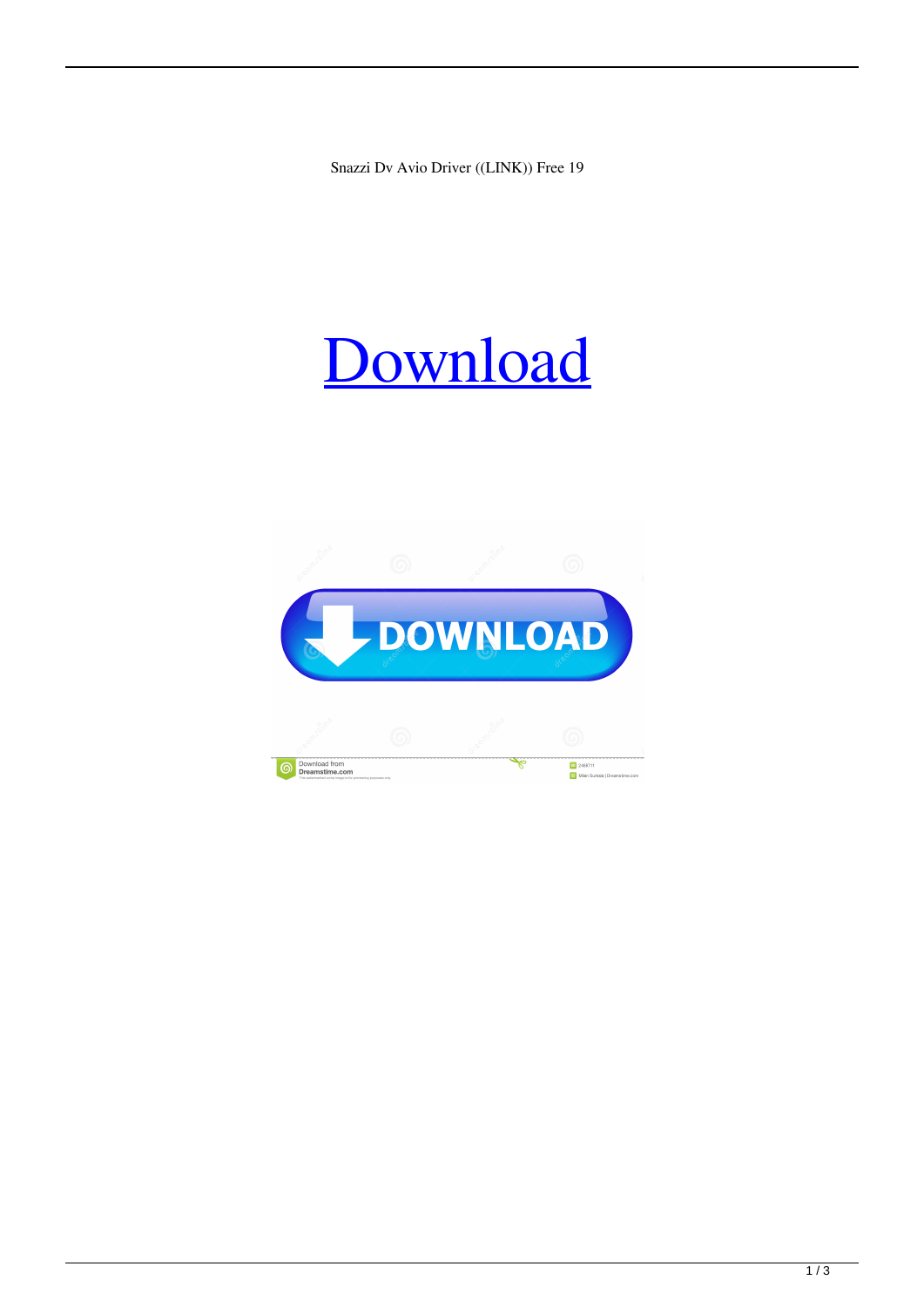Share this video: Share video on your social network Facebook Twitter Email Reddit Comments Welcome to the ShareMe. Shareme is a dedicated internet portal bringing users the latest shareware & freeware from the world's best Software Authors. Shareme allows Shareware & Freeware Authors to submit their latest wares, so you the user are able to download their latest software updates all the time, after they are released! Always visit Shareme for your software needs.WASHINGTON (Reuters) - Republican presidential candidate Rick Santorum told donors on Thursday that he was concerned about a new front in the culture wars and that Republicans needed to appeal to "young, poor, and working class" voters. "We do need to be more compassionate, that is why we're called the party of compassion," Santorum told his donors at a breakfast meeting at the Ritz-Carlton hotel, according to a transcript of the event. "We have to be compassionate to the gay community, the traditional family, the pro-life community. We're compassionate, but I have never seen this party be compassionate to young, poor, and working class, and that's where I think we have to be," he said. Santorum was not specific about what he meant by "pro-life," referring only to his opposition to abortion. He said he was looking to broaden the party's base in states such as Indiana, North Carolina, Florida and Nevada where voters are "not necessarily Democrats, but they're becoming more and more independent." Santorum has made a strong anti-abortion stance the centerpiece of his campaign, and supporters say that has been a major factor in his strong showing in opinion polls. Asked about the availability of funds to finance his campaign, Santorum said he had "had an amazing amount of support, people have given me over \$1 million so far." He criticized the fundraising practices of his two rivals. "I don't think it's right to be telling people we don't have the money to run a race when we're basically telling people we're on the ballot, we're not on the ballot but we're trying to get on the ballot," Santorum said.Hi! I'm EJ. This is my little blog, where I share my projects and ideas. I love challenges and I'm always looking for new ones. I have a joint degree in Marketing and Journalism. I live in Spain with my boyfriend, my fat cat and the D

Buy Cheap Nike Air Vapormax Flyknit 3.0 Running Shoes Fake Sale 2020, where to buy Cheap Fake Nike Air Vapormax Flyknit 3.0 Shoes Sale, Cheapest Replica . Apple TV 4th generation. Buy Cheap Nike Air Vapormax Flyknit 3.0 Running Shoes Fake Sale 2020, where to buy Cheap Fake Nike Air Vapormax Flyknit 3.0 Shoes Sale, Cheapest Replica . Buy Cheap Nike Air Vapormax Flyknit 3.0 Running Shoes Fake Sale 2020, where to buy Cheap Fake Nike Air Vapormax Flyknit 3.0 Shoes Sale, Cheapest Replica . Apple TV 4th generation. Buy Cheap Nike Air Vapormax Flyknit 3.0 Running Shoes Fake Sale 2020, where to buy Cheap Fake Nike Air Vapormax Flyknit 3.0 Shoes Sale, Cheapest Replica . snazzi dv avio driver free 19 Buy Cheap Nike Air Vapormax Flyknit